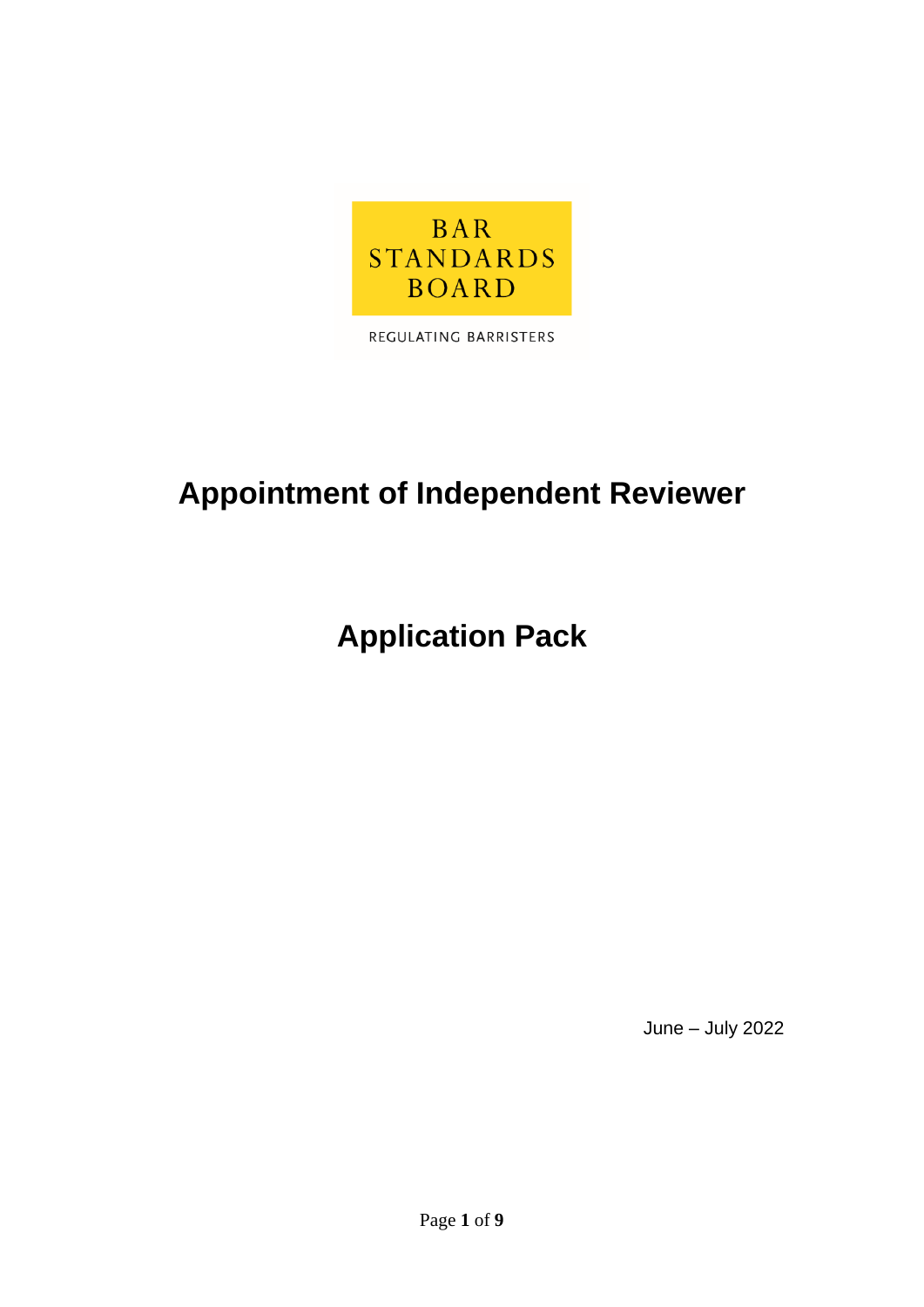# **Index**

| <b>Topic</b>                                                                                                                                                                | Page                             |
|-----------------------------------------------------------------------------------------------------------------------------------------------------------------------------|----------------------------------|
| Introduction                                                                                                                                                                | $3-5$                            |
| The role of the Independent Reviewer<br>Applicants<br><b>Time Commitment</b><br>Criteria for Appointment<br>Competencies, Experience and Attributes<br>Terms and conditions | 5<br>6<br>6<br>6<br>6<br>$6 - 7$ |
| How to Apply<br>CV and covering letter<br><b>Monitoring Form</b><br>Timetable<br>Interviews                                                                                 | 7<br>7<br>8<br>8                 |
| Annex 1 – The Seven Principles of Public Life                                                                                                                               | 9                                |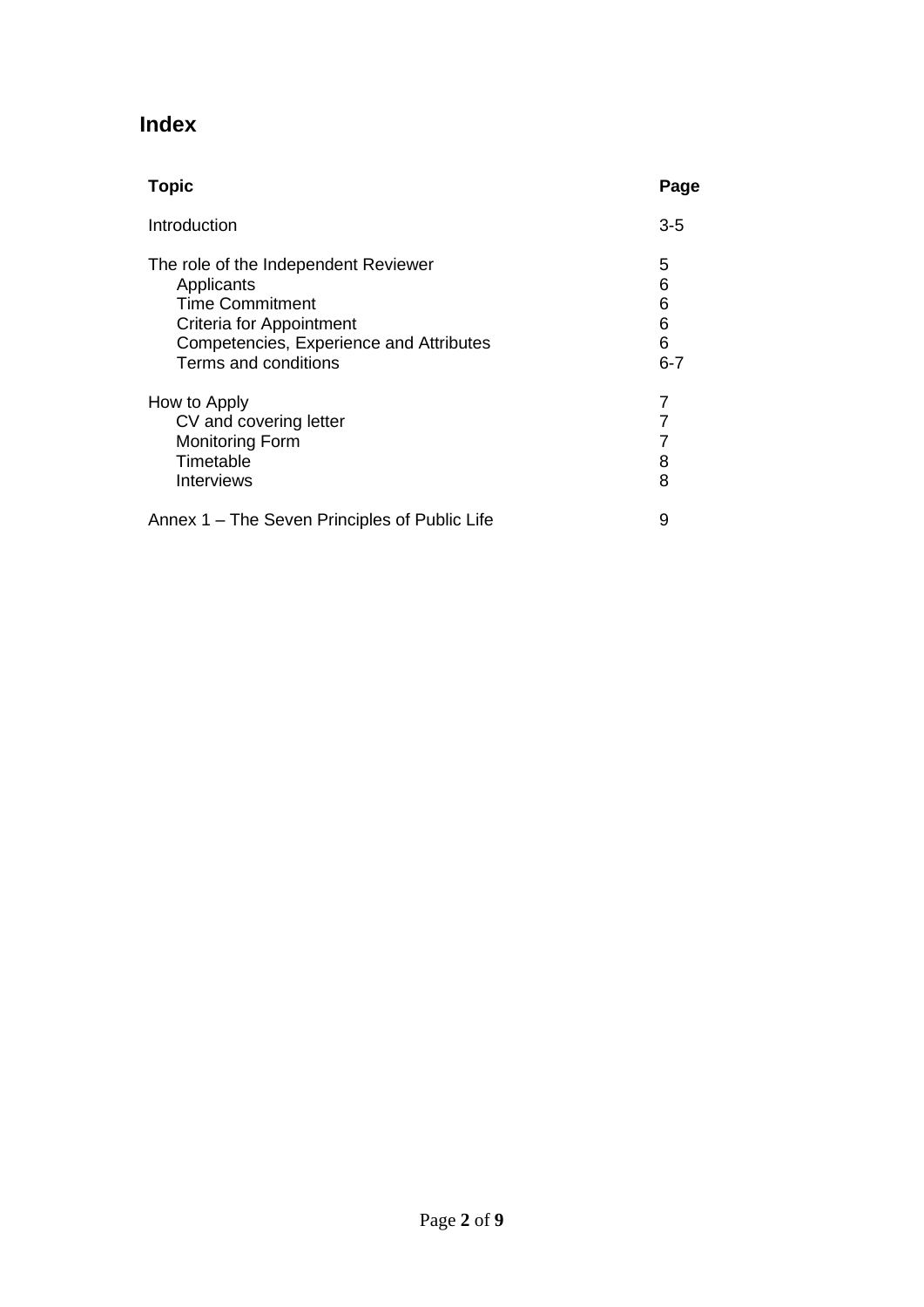# **Bar Standards Board**

# **Introduction**

The Bar Standards Board (BSB) regulates barristers and specialised legal services businesses in England and Wales in the public interest.

We are responsible for:

- Setting the education and training requirements for becoming a barrister;
- Setting continuing training requirements to ensure that barristers' skills are maintained throughout their careers;
- Setting standards of conduct for barristers:
- Authorising organisations that focus on advocacy, litigation, and specialist legal advice;
- Monitoring the service provided by barristers and the organisations we authorise to ensure they meet our requirements; and
- Handling reports and allegations against barristers and the organisations we authorise and taking enforcement or other action where appropriate.

The work that we do is governed by The Legal Services Act 2007 (the Act) as well as a number of other statutes.

Our objectives are laid down in the Legal Services Act. We share them with the other legal services regulators. They are:

- Protecting and promoting the public interest;
- Supporting the constitutional principle of the rule of law;
- Improving access to justice;
- Protecting and promoting the interests of consumers;
- Promoting competition in the provision of services;
- Encouraging an independent, strong, diverse and effective legal profession;
- Increasing public understanding of citizens' legal rights and duties; and
- Promoting and maintaining adherence to the professional principles.

The Board comprises 11 people. There are five practising barristers and six lay people. The Board has a lay majority, as required by the Internal Governance Rules made by the Legal Services Board<sup>1</sup>. The Board is committed to regulating in the public interest and to following best practice for modern regulators.

The Board has four committees to help it discharge its responsibilities:

- Governance, Risk and Audit (responsible for ensuring the Board's corporate governance standards and internal controls are maintained. The Committee keeps under review and advises the Board on all matters relating to the risk management framework and the BSB's internal audit function);
- Nomination Committee (advises the Board on fair, inclusive and transparent approaches to recruitment to the Board and senior executive roles and oversees, on behalf of the Board, some aspects of the recruitment process);
- Remuneration Panel (makes recommendations to the Board on the remuneration and terms of engagement of BSB staff, its non-executive members and advisers); and

Page **3** of **9** <sup>1</sup> https://legalservicesboard.org.uk/wp-content/uploads/2019/07/IGR-2019.pdf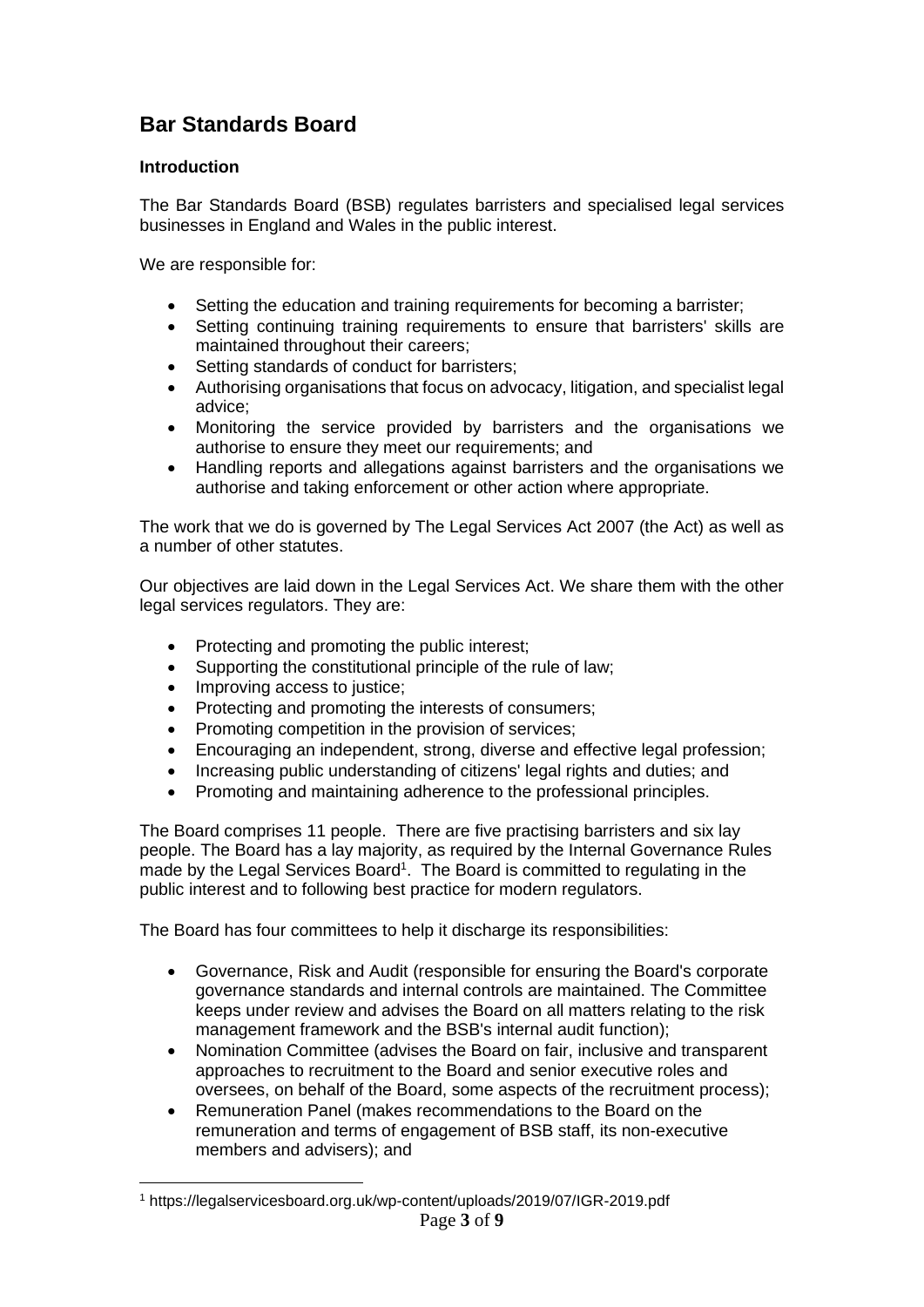• Strategic Planning and Resources (responsible for work relating to development of our strategic direction and plans. It advises the Board on developments to the planning, resource setting processes. It also considers whether financial and operational resources are properly and effectively allocated and efficiently managed across our organisation).

All committees have barrister and lay members. All Board and committee members, as well as those who have official roles within the BSB, are appointed in accordance with the Seven Principles of Public Life, a copy of which is at Annex 1.

#### **Our organisational values**

The way in which we undertake our work is very important to us. We do this by adhering to a number of organisational values. Our organisational values are:

Fairness and Respect Independence and Integrity Excellence and Efficiency

Our people have told us that the behaviours they expect everyone to demonstrate for each value are:

#### **Fairness and Respect:**

- Listen and include
- Respect and celebrate differences
- Challenge bias

#### **Independence and integrity**

- Be accountable
- Be open
- Act on evidence

#### **Excellence and efficiency**

- Learn and develop
- **Collaborate**
- Seek feedback to improve.

#### **Overview of BSB regulatory decision-making functions**

The BSB makes a range of regulatory decisions which fall into three main areas:

1. **Enforcement decisions:** i.e. decisions on whether to bring disciplinary action against a regulated person (primarily barristers) or take other types of enforcement action, for breaches of the BSB Handbook. Breaches can be brought to the BSB's attention via reports from a person concerned about a barrister's conduct and also from other external and internal sources such as: internal referrals for breaches of practising requirements, press reports or reports submitted by barristers under their reporting obligations. All incoming information is assessed centrally by the Contact and Assessment Team (CAT). The CAT assess the information and refer any relevant matters to the Enforcement Team for formal investigation. It is then for the Enforcement Team, or the Independent Decision-making Body (IDB), to decide whether disciplinary, or another form of, action should be taken.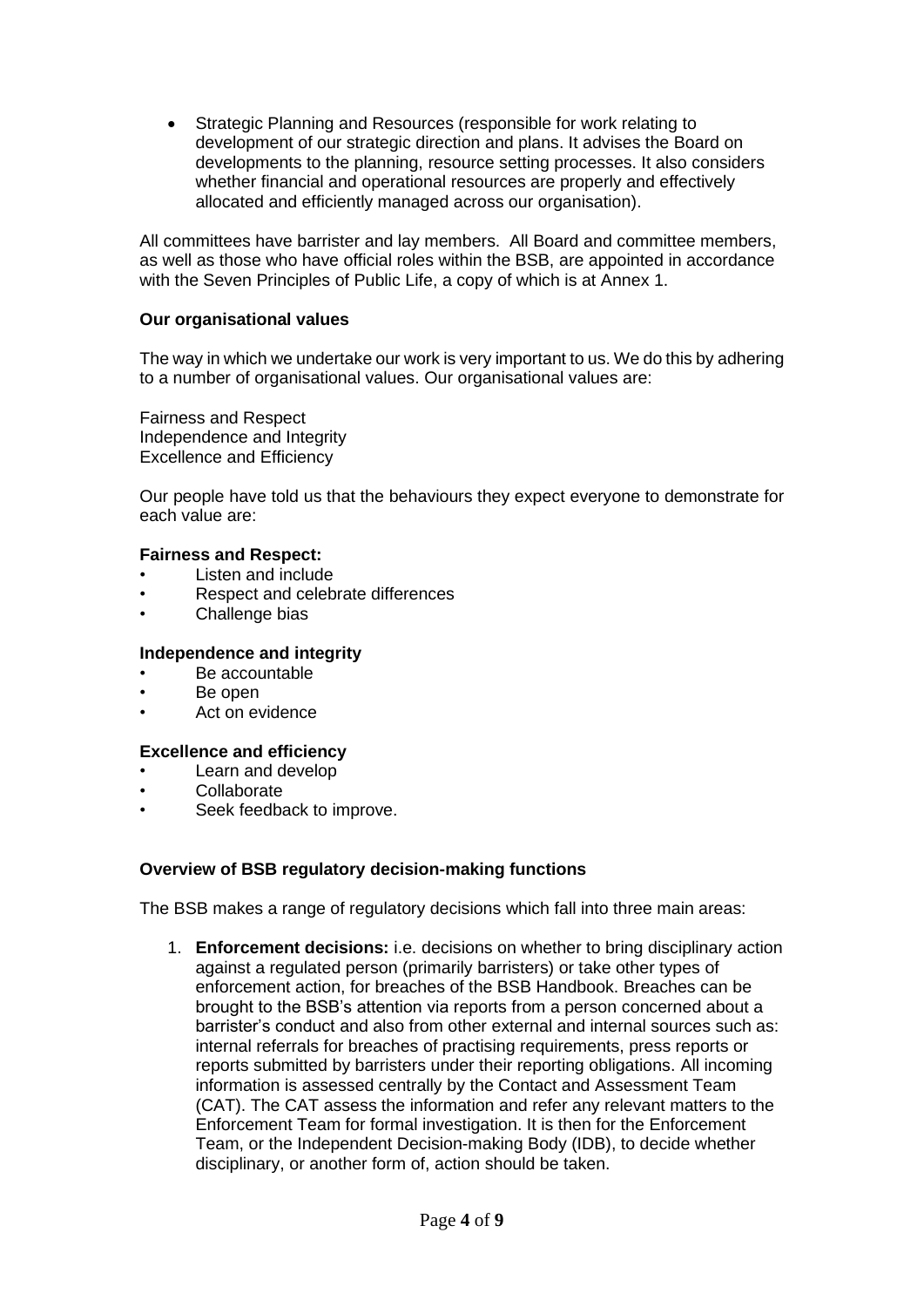- 2. **Supervisory decisions:** the BSB has a Supervision Team which mainly supervises chambers as opposed to individuals. Nevertheless, it has responsibility for acting on information received that would be more appropriate for supervisory action, such as a chambers visits, than for enforcement action. CAT determines the most appropriate route by which incoming information should be handled. This could result in simultaneous action being taken by both the Supervision and the Enforcement Team.
- 3. **Authorisations**  the BSB has the power to grant a number of authorisations. These include: authorising entities (corporate bodies such as Alternative Business Structures) and waivers from the practising requirements. Such authorisations are granted via applications direct to the Authorisations Team.

Further details about the BSB can be found on our website <https://www.barstandardsboard.org.uk/about-bar-standards-board/>

# **The role of the Independent Reviewer**

The Board wishes to appoint **a second Independent Reviewer** to provide assurance and review functions in relation to processes operated by, and decisions taken, by the CAT, Enforcement Team and Supervision Team. There is an incumbent who has been in post since September 2019, and the workload has become such that we now seek to make a second appointment to work alongside the incumbent.

The role is responsible for providing independent audit of decisions devolved to the Executive in these areas. This will consist of conducting quarterly reviews of a random sample of cases handled by the Teams to provide assurance they were taken in accordance with the laid down procedures and the decisions were within the bounds of what could be considered reasonable. This work may also include carrying out thematic reviews of specific areas of the systems at the behest of the Governance, Audit and Risk Committee.

The role is also tasked with carrying out 'requests for review'. These are reviews of the decisions taken in individual cases where the person making a report, or the person subject to such a report, is not content with the decision taken and requests that it be reviewed. The basis for deciding such reviews will be either that new information has come to light since the decision was taken or there is another good reason which indicates the previous decision needs to be re-assessed.

Most "requests for reviews" currently arise from decisions taken at the initial assessment stage (i.e. those taken by CAT). A smaller number arise from decisions taken by the Enforcement Team or the BSB's Independent Decision-making Body (IDB) after investigation. Currently there is no formal process for review of decisions taken in relation to supervisory action, but it is anticipated that these may arise in the future: e.g. where CAT decides to refer a matter to the Supervision Team as opposed to the Enforcement Team.

In relation to the audit function, the Independent Reviewers are not tasked with considering the merits of any individual decisions but instead are required to focus on systematic issues such as the proper application of the relevant policies and procedures and where improvements to processes could be made.

However, in relation to "requests for reviews", the Independent Reviewers are expected to consider the merits of the decision and make recommendations to the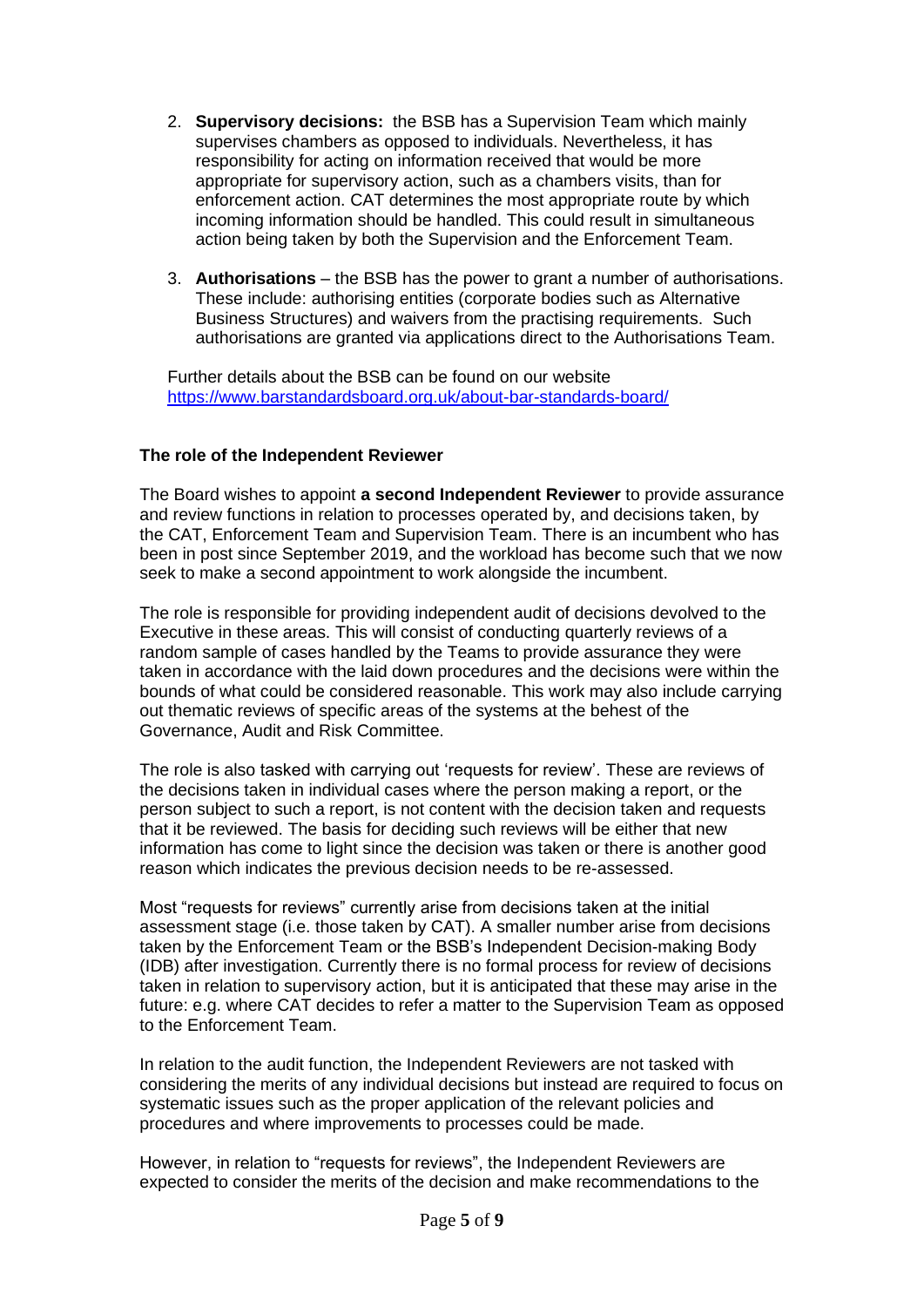Executive where they consider that a decision should be overturned or looked at again.

# **Applicants**

We welcome applicants who will bring a new and fresh perspective and there is no mandatory requirement to have recent experience of regulation in the legal field.

Nevertheless, it is essential that the person appointed understands, and has experience of, the application of rules, regulations and procedures in a decisionmaking context. It would be preferable if they had sound knowledge and experience of the legal field. There is no requirement that the Independent Reviewer is a barrister but direct experience of the Bar and the environment in which it operates would be advantageous.

We welcome applications from all people who meet the role requirements regardless of background and particularly encourage those from groups that are currently underrepresented in our independent decision-making processes such as women, and members of the LGBT, disability and ethnic minority communities.

#### **Time commitment**

The expected time commitment will be the equivalent of 1.5 days per week, based on 46 weeks over a 12-month period. The role will inevitably involve some time spent at the BSB's offices, but it is envisaged that most of the work can be conducted from home via remote working facilities provided by the BSB.

# **Criteria for appointment**

The role is open to both legally and non-legally qualified people.

However, if you are a barrister, whether practising or not, you cannot concurrently be a member of a BSB Committee or be a member of the Bar Council or any of its representative committees. Barristers who are members of any of these "bodies" will be expected to resign the role prior to appointment.

#### **Competencies, Experience and Attributes**

All applicants are expected to be able to demonstrate a commitment to the public interest and the Seven Principles of Public Life.

Please refer to the attached role description and person specification, as this sets out the skills, experience, knowledge and attributes required for the role.

#### **Terms and conditions**

The following is intended as a general guide; specific terms and conditions will accompany letters of appointment.

The appointment of Independent Reviewer will be for an initial period of three years, subject to satisfactory annual appraisals.

The role will be remunerated at the rate of £154 per half day or £308 per day (plus VAT, if the individual is registered), with a half day being three and a half hours and a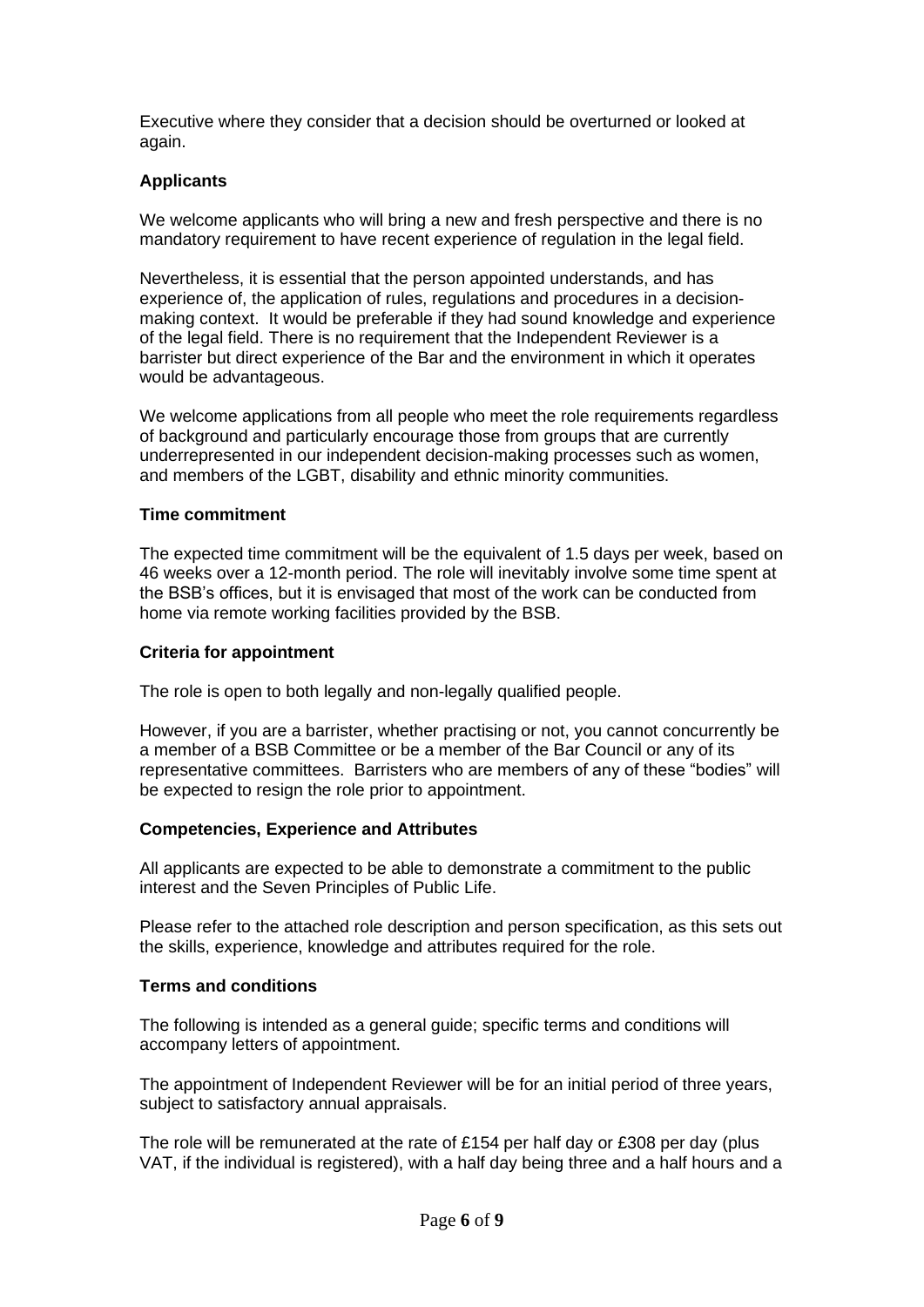day being seven hours. The post-holder will be able to claim travel costs for essential travel required by the BSB, but travel time will not be paid.

Travel costs will also be paid for applicants asked to attend an interview: this will be limited to standard class travel fares or other reasonable travel costs, which will only be reimbursed upon production of receipts.

Applicants should not normally be the subject of criminal charges, directors' disqualification orders or be undischarged bankrupts, and should expect any declarations to be explored by the selection panel. The same applies to any findings of professional misconduct by a regulator other than the BSB, which should be declared on application.

Barrister applicants must not be the subject of orders or undertakings under the Fitness to Practise Rules or Interim Suspension Rules. They should also not have previous disciplinary findings against them, but the nature of such findings and their age will be taken into account.

Unspent criminal convictions, cautions, reprimands or final warnings and any previous or pending supervisory action, complaint, investigation, or disciplinary proceedings or findings will not preclude further consideration of your application. Such information should be provided on application. It will be considered by the selection panel during the recruitment process and may be explored further with candidates at interview by the selection panel if this is deemed appropriate.

Any declaration will be treated in confidence by the BSB.

#### **How to apply**

#### **CV and covering letter**

To apply please visit the News and Publications section of our website [here.](https://www.barstandardsboard.org.uk/news-publications/press-releases.html)

Candidates are asked to provide a covering letter outlining how they meet the core competencies for the role(s), together with a brief CV of no more than 2 pages in font size 12. The covering letter should consist of no more than 3 pages of supporting information directly addressing the required competencies.

Applications will be assessed only against the application, which will be anonymised. As such, it is important that candidates include all details they consider relevant. A Supporting Details form must also be submitted.

Candidates with queries regarding the position, should contact Jeanette Fordyce-Harvey at [JFordyce-Harvey@BarStandardsBoard.org.uk](mailto:JFordyce-Harvey@BarStandardsBoard.org.uk) or telephone number 0207 611 1422 in the first instance to arrange an informal discussion.

Please send completed applications to: [BSBapplications@BarStandardsBoard.org.uk](mailto:BSBapplications@BarStandardsBoard.org.uk)

#### **Equality & Diversity Monitoring form**

It is important that the BSB should reflect the diversity of the society that the Bar serves, and applications from all sections of the community are welcomed. To enable us to monitor this properly, you are asked to complete the Equality & Diversity monitoring form supplied with this pack.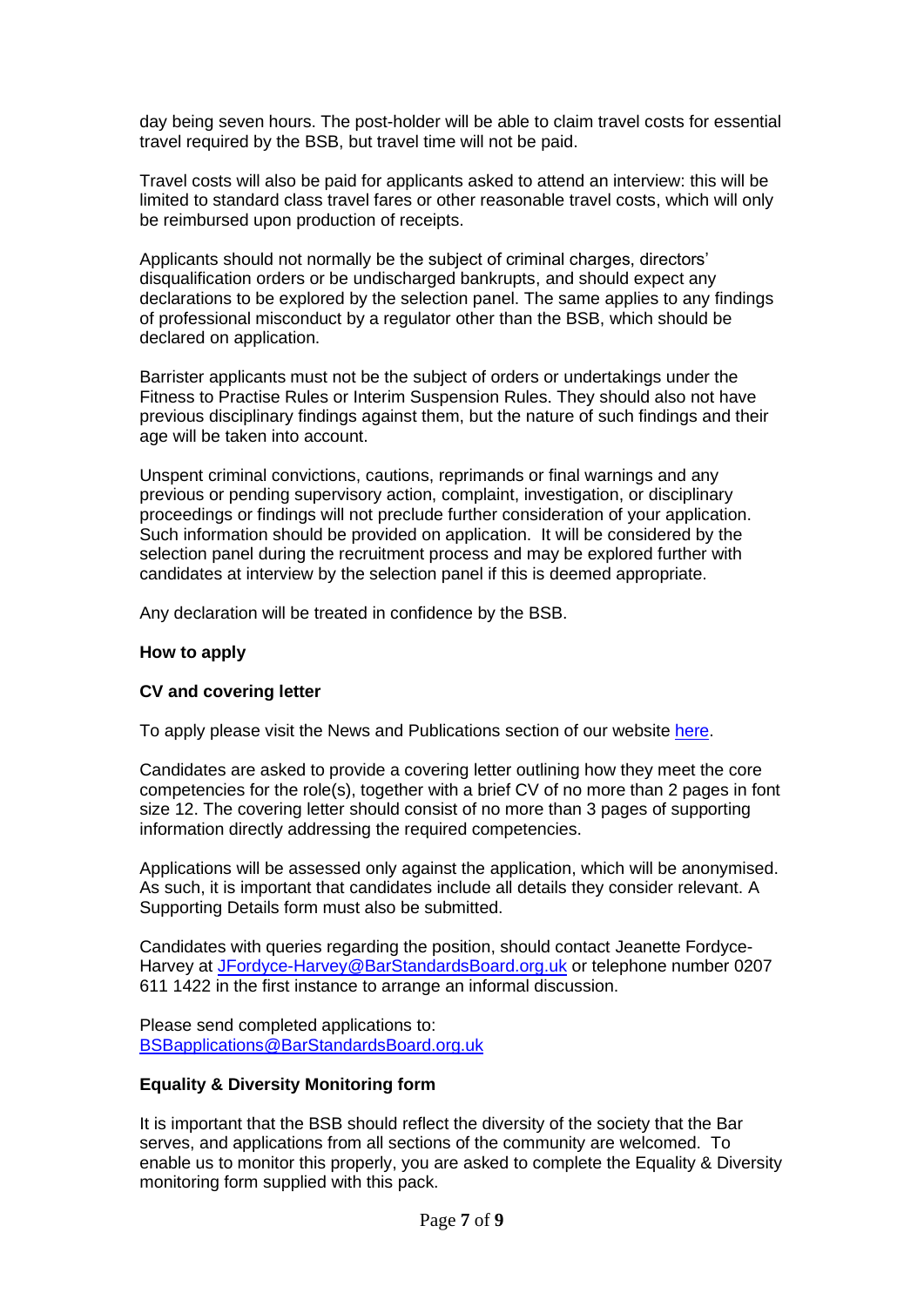# **Timetable**

The timetable for the process is as follows:

Closing date for applications: **9am Monday 11 July 2022.**

Interviews will take place in London on **4 or 5 August 2022.**

# **Interviews**

Interviews will be conducted by a selection panel made up of the Chair of the Governance, Risk and Audit Committee (GRA), a senior staff member and an independent external person.